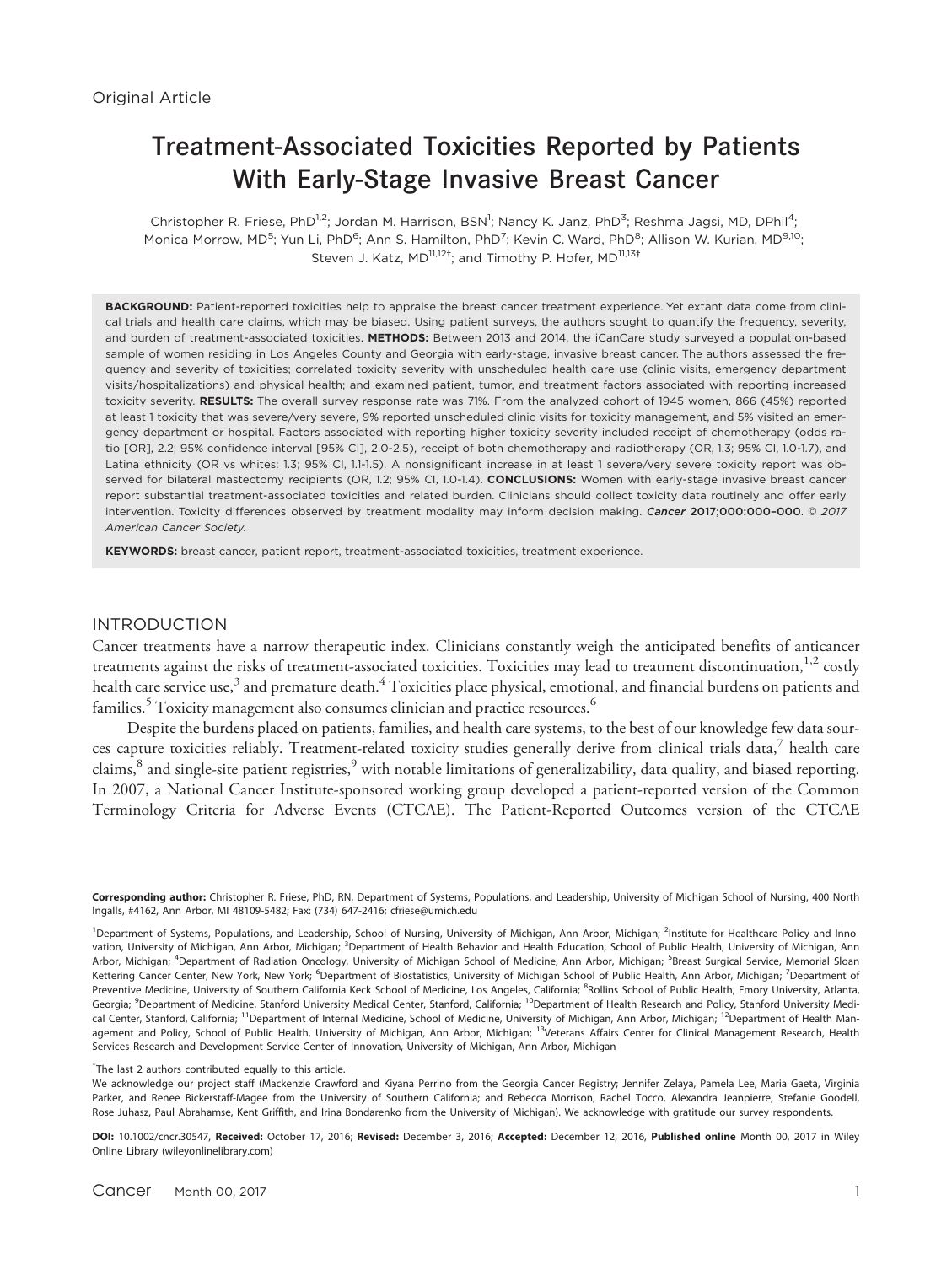(PRO-CTCAE) enables patients to report the frequency, severity, and burden of toxicities and addresses welldocumented biases observed with clinician-reported toxicity ratings.  $\real^{10,11}$ 

To the best of our knowledge, few studies to date have solicited the toxicity experience directly from diverse, population-based patient samples. Describing the patterns, correlates, and frequencies of treatment-associated toxicities from a large population-based sample allows clinicians to understand the actual patient treatment experience outside the narrow confines of rigorously conducted clinical trials. Such data could inform targeted, proactive efforts to identify patients at risk of burdensome toxicities, enable earlier intervention, and improve quality of life.

In this context, we analyzed data collected from a population-based survey of women diagnosed with earlystage invasive breast cancer. We examined the frequency and severity of toxicities associated with cancer treatment. We next explored the correlation between toxicity reports and physical health and health care service use. Finally, we examined patient, tumor, and treatment factors associated with toxicities rated as severe or very severe.

# MATERIALS AND METHODS

# Sampling and Survey Procedures

The iCanCare study is a population-based mailed survey of women with early-stage breast cancer. In partnership with the Los Angeles County and Georgia Surveillance, Epidemiology, and End Results (SEER) programs, the iCanCare study identified 3880 women aged 20 to 79 years who were diagnosed with early-stage breast cancer determined by a definitive breast surgery date between July 1, 2013 and September 31, 2014. Women were sent surveys approximately 2 months after surgery and completed the survey on average approximately 7 months after diagnosis. To enable meaningful analyses across racial and ethnic groups, African American and Latina women were oversampled in Los Angeles County. The following women were excluded from the iCanCare study sampling protocol: those with stage III or IV cancer (because the overall project was focused on patients with early-stage disease), those with Paget disease, or those with tumors measuring >5 cm in size. In Los Angeles County, non-Hispanic white and African American individuals aged <50 years were excluded due to a competing study in these populations.

The study was approved by the Institutional Review Boards of the University of Michigan and partnering institutions. Informed by the methods of Dillman et al,  $12$  we solicited participation with an incentive of \$20 in cash. Study coordinators in respective geographic areas continued to follow up with nonresponders, including up to 9 attempted telephone calls and 2 repeated mailings. Participants received survey materials to their home address with a statement that their answers would not be shared individually with their providers. Study materials were printed in English; women with Spanish surnames received Spanish and English materials.<sup>13</sup>

Of the 3880 women originally identified, 249 were ineligible. Of these 3631 women, 1053 women were not reached or did not return questionnaires, resulting in an overall response rate of 71% (2578 women). After excluding 694 women with ductal carcinoma in situ or bilateral disease, our analytic sample included 1884 observations in the observed data and 1945 observations after multiple imputation. SEER registries linked surveys to standardized tumor registry data.

# Measures

Except when indicated, measures were collected from patient questionnaires. The primary outcome was treatment-associated toxicities. Informed by the PRO-CTCAE working group<sup>14</sup> and our pilot work,<sup>15</sup> participants rated the severity of 7 toxicities at their worst during cancer treatment using a 5-point Likert scale (0 indicates none, 1 indicates mild, 2 indicates moderate, 3 indicates severe, and 4 indicates very severe). The toxicities measured were nausea/vomiting, diarrhea, constipation, pain, arm edema, dyspnea, and breast skin irritation. These toxicities were selected after interviews with survivors and analysis of toxicity reports in pilot work.<sup>15</sup>

Because to the best of our knowledge few studies to date have investigated patient-reported, treatment-associated toxicities, we measured toxicities in 3 ways. First, we examined the range of severity ratings across toxicities. Next, we constructed a scale by multiplying the number of toxicities reported by severity. For example, a score of 3 might reflect 1 toxicity that was rated as severe or 3 toxicities rated as mild, and a score of 28 would reflect that a patient reported all 7 toxicities as very severe.

To examine toxicity burden, we examined physical health and health care service use. To measure physical health, we used the 4-item physical function subscale of the Patient Reported Outcomes Measurement Information System (PROMIS) global health measure. The scale is a brief, valid, reliable, precise, and clinically interpretable measure of physical health.<sup>16</sup> Respondents rated each item on a 5-point ordinal scale. The score was standardized and normalized according to the scoring manual;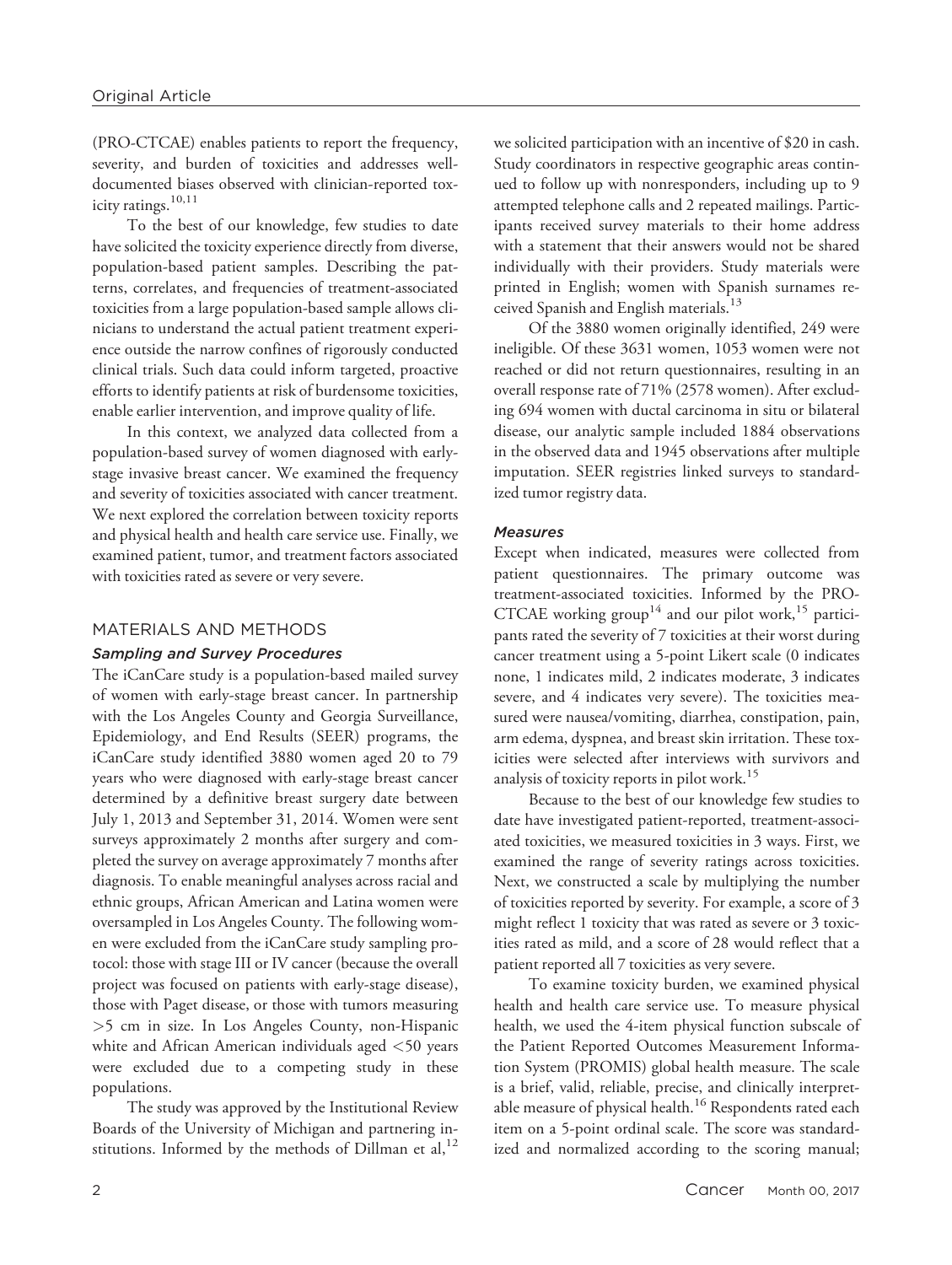scores  $\leq$ 40 reflected poor physical health.<sup>17</sup> To measure health care service use, we asked patients whether they 1) did not seek help, 2) called/e-mailed their provider, 3) discussed at a routine visit, 4) discussed at an unscheduled visit, or 5) visited the emergency department/hospital. We classified unscheduled care as either an unscheduled clinic visit, emergency department visit, or inpatient hospitalization for toxicity management.

Patients reported their age, race/ethnicity (white, black, Latina, or Asian), education ( $\leq$ high school, some college,  $\geq$  college graduate), and prior comorbidity diagnosis (chronic lung disease, heart disease, diabetes, or stroke) (no diagnosis, 1 condition, or  $\geq$  2 conditions). We included 4 separate variables to capture treatment factors: primary breast surgery (lumpectomy, unilateral mastectomy, or bilateral mastectomy), radiotherapy (yes/no), systemic chemotherapy (yes/no), and receipt of both radiotherapy and chemotherapy (yes/no). SEER registries provided tumor information: AJCC summary stage (I or II), grade (1, 2, or 3), and lymph node status (N0 or N1). We calculated the difference between the date of patient survey completion and the cancer diagnosis date.

## Statistical Analysis

First, we used descriptive statistics to examine patient, disease, and treatment factors in our analytic sample and then examined these factors in the subset of women who rated at least 1 toxicity as severe/very severe, as well as within the subset of women who reported unscheduled care for toxicity management. Next, for each of the 7 toxicities and corresponding severity rating, we calculated the percentage of women who also reported health care service use (telephone call, scheduled visit, unscheduled visit, or emergency department visit/hospitalization) for that toxicity. Using the multiplied scale of the number of toxicities reported by their severity, we next plotted the corresponding PROMIS physical function scores. Using multivariable regression, we examined 2 dependent variables, unscheduled care and PROMIS physical function scores, by toxicity score, controlling for patient, tumor, and treatment factors. Finally, we used multivariable ordinal logistic regression with design weights reflecting the probability of selection and nonresponse to examine the relationship of patient, tumor, and treatment factors with higher levels of toxicity severity.

Unless specified, analyses controlled for geography (Los Angeles County and Georgia) and were weighted to account for differing probabilities of sample selection and nonresponse. <sup>18</sup> We identified small amounts of missing data (range, 0%-3.9% across variables; 93% of observa-

tions had complete data). To minimize biased estimates from missing data, we applied a sequential regression multiple imputation framework.<sup>19</sup> We generated 5 independently imputed data sets and computed inferential statistics that combined analyses across data sets.<sup>20</sup> Imputation results were indistinguishable from the complete case analysis. Table 1 is based on complete case analysis (number identified in the table for each variable) and all subsequent figures and regression results are based on multiply imputed data (1945 women).

# RESULTS

Table 1 shows patient characteristics, including women who reported any of the 7 measured toxicities as severe/ very severe, and those who sought unscheduled care for toxicities via clinic visits, emergency department visits, or hospitalizations.

# Frequency and Severity of Patient-Reported **Toxicities**

Women with early-stage invasive breast cancer reported several toxicities during treatment, many of which were rated as severe or very severe. A total of 132 patients (7%) reported that none of the 7 toxicities occurred during treatment. A total of 1810 women (93%) reported at least 1 toxicity and 866 of the women in the analytic sample (45%) rated at least 1 toxicity as severe/very severe. Among the 7 toxicities, pain was most frequently reported as severe/very severe (23%), followed by constipation (14%) and breast skin irritation (13%).

### Toxicities and Health Care Service Use

Figure 1 shows patient reports of health care service use by each toxicity studied and the corresponding severity rating. Across all 7 toxicities, 2% to 4% of patients did not endorse a toxicity rating but discussed the problem during a routine office visit. The majority of patients sought help during an office visit (range, 22%-77% across the 7 toxicities); telephone calls/e-mails and emergency department visits/hospitalizations were less frequently reported. For women who experienced at least 1 toxicity, approximately 9% sought care through a previously unscheduled clinic visit and 5% visited an emergency department or hospital.

Nausea/vomiting and diarrhea were frequent sources of telephone calls/e-mails; 29% of patients with very severe nausea/vomiting and 27% of patients with very severe diarrhea called or e-mailed their provider. Severe arm edema (77%) and very severe skin irritation (71%) were the primary reasons for unscheduled clinic visits. Patients with severe/very severe dyspnea most frequently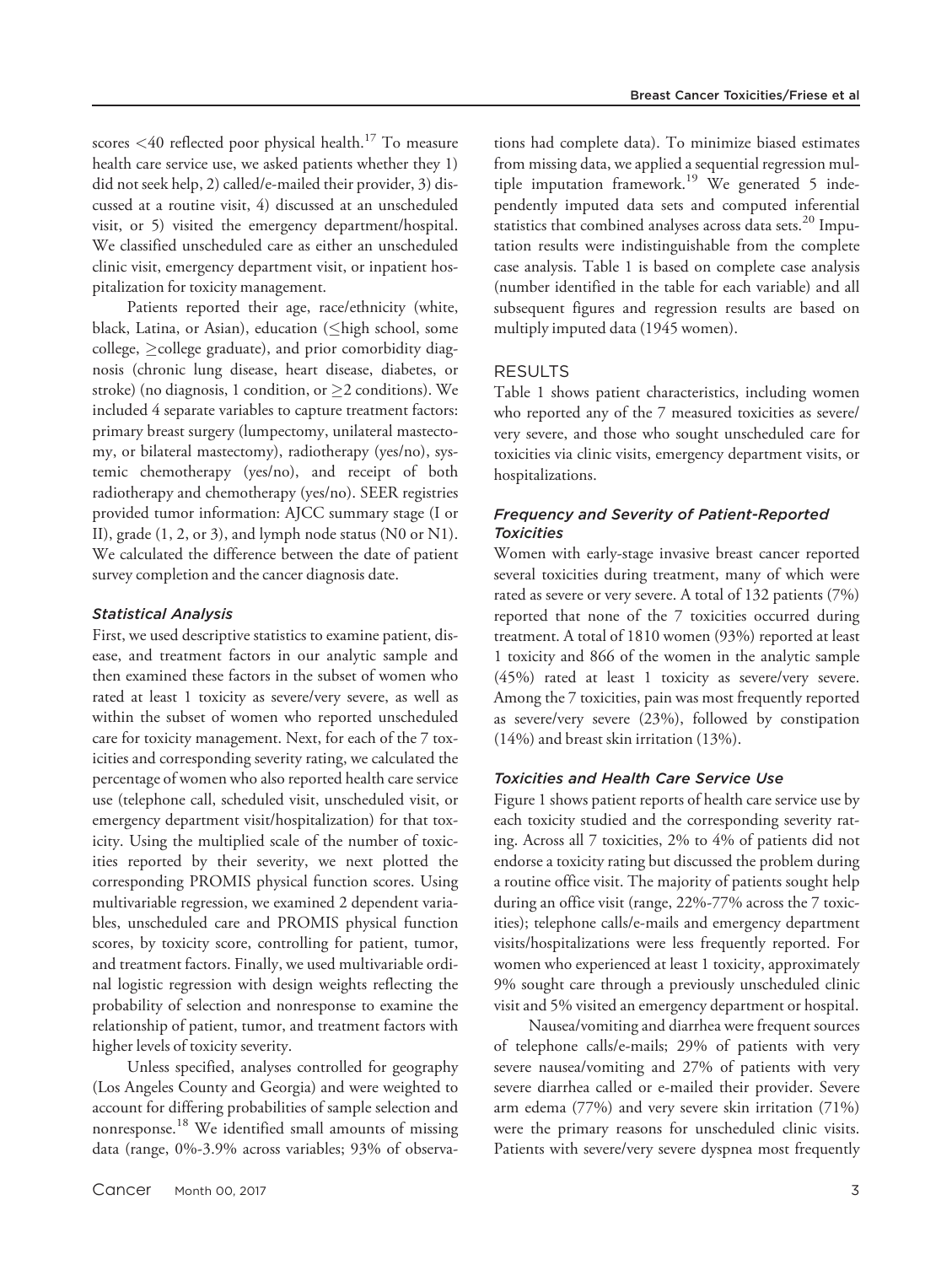| Characteristic                                                   | No.  | Reported ≥1 Toxicities<br>as Severe or Very Severe | Sought Unscheduled Care<br>(Clinic Visit, Emergency<br>Department, or Hospital) |
|------------------------------------------------------------------|------|----------------------------------------------------|---------------------------------------------------------------------------------|
|                                                                  | 1884 | 60                                                 | 59                                                                              |
| Mean age, y<br>Mean time from diagnosis to survey, d             | 1878 | 207                                                | 218                                                                             |
|                                                                  |      | %                                                  |                                                                                 |
| Patient factors                                                  |      |                                                    |                                                                                 |
| Race/ethnicity                                                   |      |                                                    |                                                                                 |
| White                                                            | 1057 | 40                                                 | 11                                                                              |
| <b>Black</b>                                                     | 321  | 52                                                 | 16                                                                              |
| Latina                                                           | 315  | 53                                                 | 17                                                                              |
| Asian                                                            | 141  | 48                                                 | 6                                                                               |
| Other/unknown/missing                                            | 50   | 52                                                 | 17                                                                              |
| Education                                                        |      |                                                    |                                                                                 |
| <high school<="" td=""><td>211</td><td>57</td><td>16</td></high> | 211  | 57                                                 | 16                                                                              |
| High school graduate                                             | 331  | 37                                                 | 9                                                                               |
| Some college                                                     | 623  | 48                                                 | 12                                                                              |
| $\geq$ College graduate                                          | 698  | 42                                                 | 13                                                                              |
| No. of comorbidities                                             |      |                                                    |                                                                                 |
| $\mathbf 0$                                                      | 1101 | 41                                                 | 12                                                                              |
| 1                                                                | 527  | 49                                                 | 13                                                                              |
| $\geq$                                                           | 247  | 52                                                 | 15                                                                              |
| Tumor factors                                                    |      |                                                    |                                                                                 |
| AJCC Summary Stage                                               |      |                                                    |                                                                                 |
|                                                                  | 1264 | 41                                                 | 11                                                                              |
| $\mathbf{II}$                                                    | 620  | 52                                                 | 16                                                                              |
| Positive lymph nodes                                             |      |                                                    |                                                                                 |
| No                                                               | 1502 | 42                                                 | 11                                                                              |
| Yes                                                              | 382  | 53                                                 | 18                                                                              |
| <b>Treatment factors</b>                                         |      |                                                    |                                                                                 |
| Surgical treatment                                               |      |                                                    |                                                                                 |
| Lumpectomy                                                       | 1138 | 39                                                 | 12                                                                              |
| Unilateral mastectomy                                            | 393  | 48                                                 | 12                                                                              |
| Bilateral mastectomy                                             | 338  | 58                                                 | 16                                                                              |
| Radiotherapy                                                     |      |                                                    |                                                                                 |
| No/future radiotherapy                                           | 975  | 51                                                 | 14                                                                              |
| Current/past radiotherapy                                        | 890  | 37                                                 | 11                                                                              |
| Adjuvant chemotherapy                                            |      |                                                    |                                                                                 |
| No chemotherapy                                                  | 1134 | 35                                                 | 8                                                                               |
| Chemotherapy                                                     | 736  | 60                                                 | 19                                                                              |
| Received both chemotherapy and radiotherapy                      |      |                                                    |                                                                                 |
| No                                                               | 1667 | 43                                                 | 12                                                                              |
| Yes                                                              | 217  | 59                                                 | 19                                                                              |
| Site                                                             |      |                                                    |                                                                                 |
| Georgia                                                          | 1049 | 42                                                 | 12                                                                              |
| Los Angeles County                                               | 835  | 47                                                 | 13                                                                              |

#### TABLE 1. Patient Sample Characteristics by Toxicity Report and Report of Health Care Service Use<sup>a</sup>

a Data are shown as the number (%) or mean (standard deviation) unless otherwise stated. Percentages are based on unweighted data.

visited emergency departments or hospitals for toxicity management (28%), followed by patients with severe/ very severe arm edema (27%), severe/very severe diarrhea (18%), and severe/very severe pain (18%).

# Toxicities and Physical Health

The mean physical functioning score on the PROMIS measure was 14.5 (standard deviation, 3), reflecting substantial deficits from the optimal score of 50. Figure 2 shows the relation between the multiplied toxicity rating (number of toxicities and toxicity severity rating) and PROMIS physical scores estimated by a regression model, with corresponding 95% confidence intervals (95% CIs). Higher PROMIS scores reflect better physical functioning and higher toxicity scores reflect more frequent and/or severe toxicity ratings. These scores were averaged across age, comorbid conditions, chemotherapy receipt, employment, marital status, and race/ethnicity. PROMIS physical functioning scores were found to correlate linearly, negatively, and significantly with toxicity ratings  $(\beta = -0.2; 95\% \text{ CI}, -0.3 \text{ to } -0.2)$ . Patients without toxicity had the highest scores, whereas patients who reported all 7 toxicities as severe reported scores at the lowest possible score of 10 on the scale.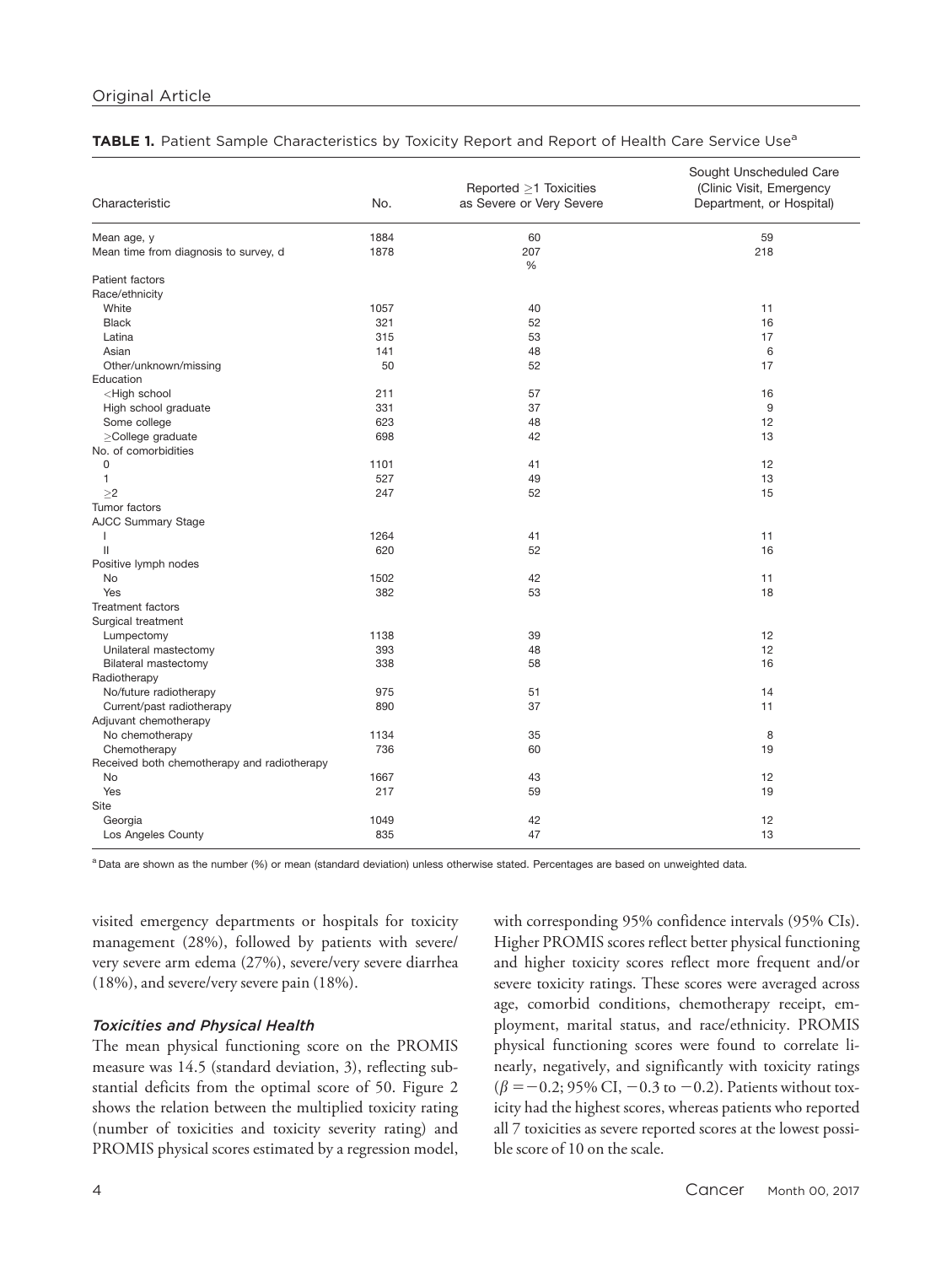

Figure 1. Distribution of patient-reported health care service use by each toxicity and corresponding severity rating. Reported results were based on weighted, imputed data. ER indicates emergency room.



Figure 2. Physical health scores by toxicity severity. Higher physical health scores reflect better physical functioning. Higher toxicity severity scores reflect increased toxicity frequency and/or worse severity. Toxicity scores were found to be inversely proportional to physical health ( $\beta = -0.2$ ; 95% confidence interval,  $-0.3$  to  $-0.2$ ). Reported results were based on weighted, imputed data. PROMIS indicates Patient-Reported Outcomes Measurement Information System.

### Factors Associated With Reporting a Severe or Very Severe Toxicity

Figures 3A to 3C show the unadjusted differences in toxicity reporting by breast cancer treatment. Toxicity severity varied by receipt of chemotherapy (Fig. 3A). For example, 29% of chemotherapy recipients reported severe/very severe pain compared with 19% of women who did not receive chemotherapy. Severe/very severe constipation was reported by 24% of chemotherapy recipients compared with 9% of women who did not receive chemotherapy. Patients who received radiotherapy reported more severe/very severe skin irritation compared with women who did not receive radiotherapy (22% vs 7%), but did not differ with regard to other toxicities (Fig. 3B).

Toxicity severity varied by surgical treatment (Fig. 3C). For 5 of the 7 toxicities studied, women who underwent bilateral mastectomy were more likely to report more severe/severe toxicities (nausea/vomiting, diarrhea, constipation, pain, and shortness of breath). More recipients of bilateral mastectomy (37%) reported severe/very severe pain compared with those undergoing unilateral mastectomy (25%) or lumpectomy (18%).

Figure 4 shows the results of a multivariable logistic regression model that demonstrated significant associations between the toxicity category plus patient and treatment factors associated with the toxicity severity. We also included a variable to reflect patient receipt of both chemotherapy and radiotherapy. Three toxicities were found to be more frequently associated with more severe ratings: pain (odds ratio [OR], 4.7; 95% CI, 4.2-5.3), skin irritation (OR, 2.1; 95% CI, 1.8-2.5), and constipation (OR, 1.5; 95% CI, 1.4-1.7). Women who received systemic adjuvant chemotherapy were more likely to report more severe toxicity (OR, 2.0; 95% CI, 1.7-2.4). Patients who received both chemotherapy and radiotherapy had an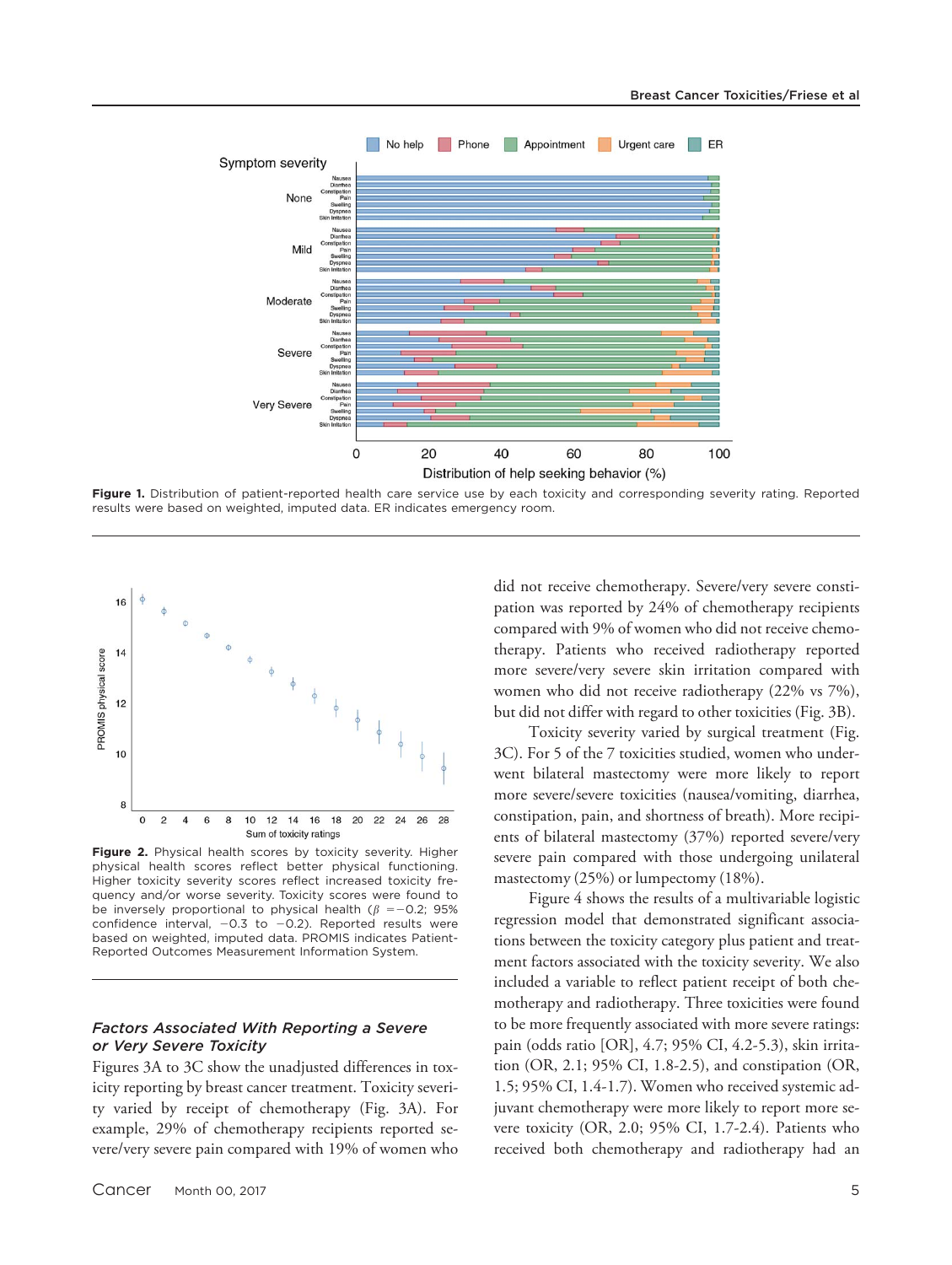

# Distribution of symptom severity by treatment status







Distribution of symptom severity by treatment status

**Swelling**<sup>M</sup> Lumpectomy<br>Skin Irritation Mastecomy

C

 $\mathbf 0$ 

Figure 3. Toxicity severity by breast cancer treatment. (A) Differences in toxicity severity by receipt of chemotherapy (1945 patients). (B) Differences in toxicity severity by receipt of radiotherapy (xrt) (1945 patients). (C) Differences in toxicity severity by receipt of breast cancer surgery (1945 patients). Dbl. mast. indicates bilateral mastectomy. Reported results were based on weighted, imputed data.

40

60

cumulative percent at each symptom level

Very severe Severe Moderate Mild None

80

100

20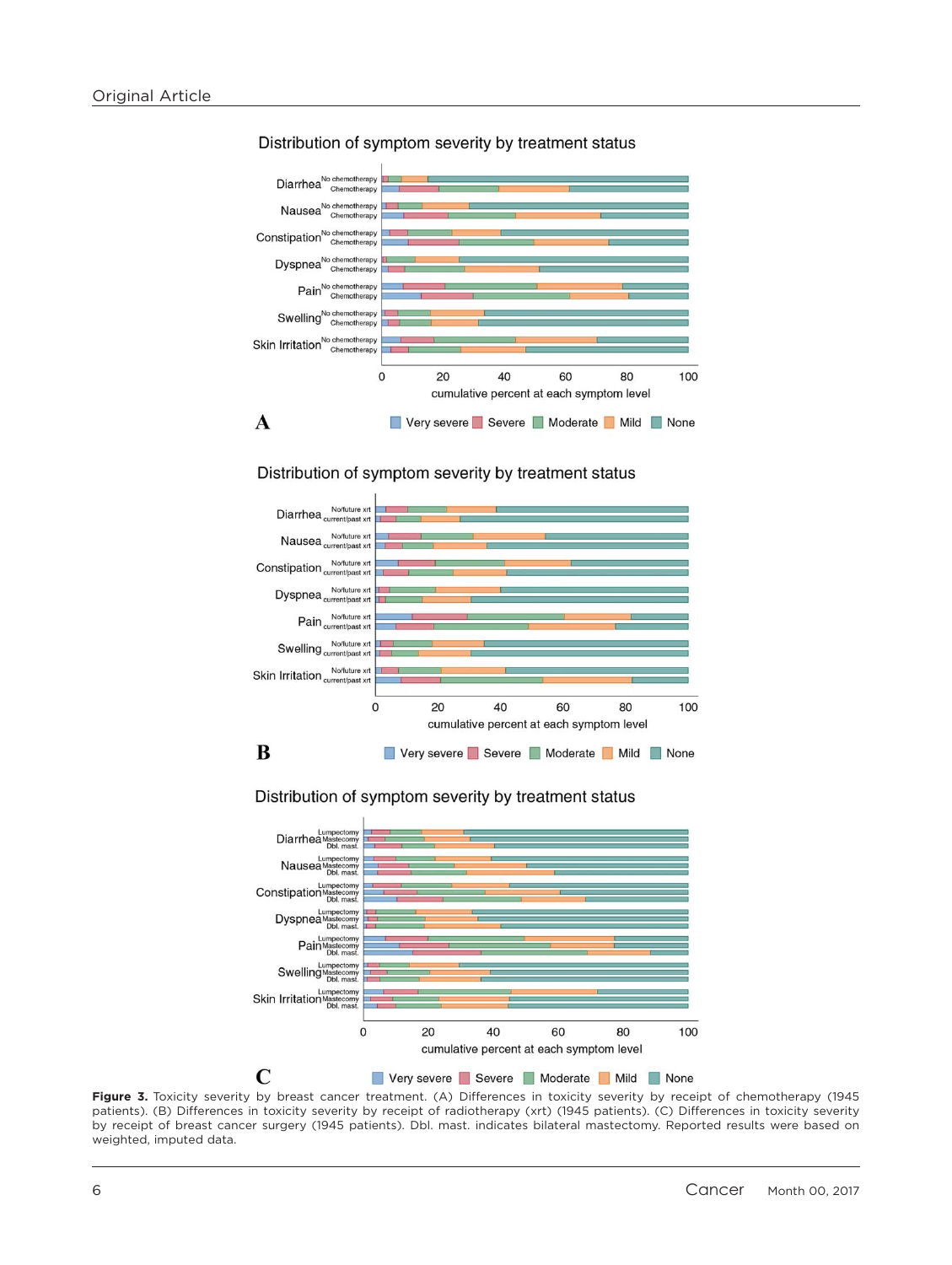

Figure 4. Factors associated with reporting more severe toxicities. Reported results were based on weighted, imputed data. Note that the odds ratio represents the odds of being in a higher versus a lower level of toxicity severity. GED, General Educational Development; Dbl. mast., bilateral mastectomy; XRT, radiotherapy.

additional 30% higher odds of more severe toxicity (OR, 1.3; 95% CI, 1.0-1.7) compared with those receiving only chemotherapy. Patients who underwent bilateral mastectomy were more likely to report higher toxicity (OR, 1.2; 95% CI, 1.0-1.4) than unilateral mastectomy recipients, but the difference did not reach statistical significance.

Older patients were significantly less likely to report higher toxicity (OR, 0.8; 95% CI, 0.7-0.8). Patients with more comorbidities were more likely to report higher toxicity (OR, 1.4; 95% CI, 1.3-1.5 for the first comorbidity). Latina women were more likely than white women to report higher toxicity (OR, 1.3; 95% CI, 1.1-1.5). Compared with college graduates, women with some college education were more likely to report higher toxicity (OR, 1.2; 95% CI, 1.0-1.3).

#### **DISCUSSION**

In this population-based sample of women with earlystage, invasive breast cancer, a substantial number of patients reported clinically burdensome toxicities during treatment. A scaled measure that captured the number and severity of toxicities was associated with poorer physical health and increased health care service use, including unscheduled clinic visits, emergency department visits, and inpatient admissions. Compared with those without severe toxicities, women who reported at least 1 severe toxicity differed with regard to age, comorbidity history,

Cancer Month 00, 2017 **7** 2008 7 2008 7 2008 7 2008 7 2008 7 2008 7 2008 7 2008 7 2008 7 2008 7 2008 7 2008 7 2008 7 2008 7 2008 7 2008 7 2008 7 2008 7 2008 7 2008 7 2008 7 2008 7 2008 7 2008 7 2008 7 2008 7 2008 7 2008 7

race/ethnicity, and breast cancer treatment. These novel data solicited directly from patients highlight opportunities to improve supportive care through targeted toxicity management and data-informed patient-provider communication.

High rates of burdensome toxicities reported by women with early-stage breast cancer support recent assertions that many women with curable disease experience "collateral damage" from breast cancer treatment.<sup>21</sup> Nearly 25% of chemotherapy recipients in the current study endorsed severe/very severe nausea/vomiting during their cancer treatment. This finding likely reflects the inconsistent adoption of chemotherapy-induced nausea and vomiting guidelines across diverse chemotherapy settings.<sup>22</sup> It is unclear whether patients receive standardized education regarding toxicities expected during treatment. Targeting toxicities that occur frequently and are reported as severe or very severe is one important clinical intervention with which to improve outcomes for women with early-stage breast cancer.

Importantly, toxicity severity correlates with clinically significant physical health deficits. Breast cancer survivorship guidelines stress the importance of optimal physical health for survivors of breast cancer.<sup>23</sup> The data from the current study suggest burdensome toxicities occur in patients who do not receive chemotherapy and interfere with physical health, which may threaten long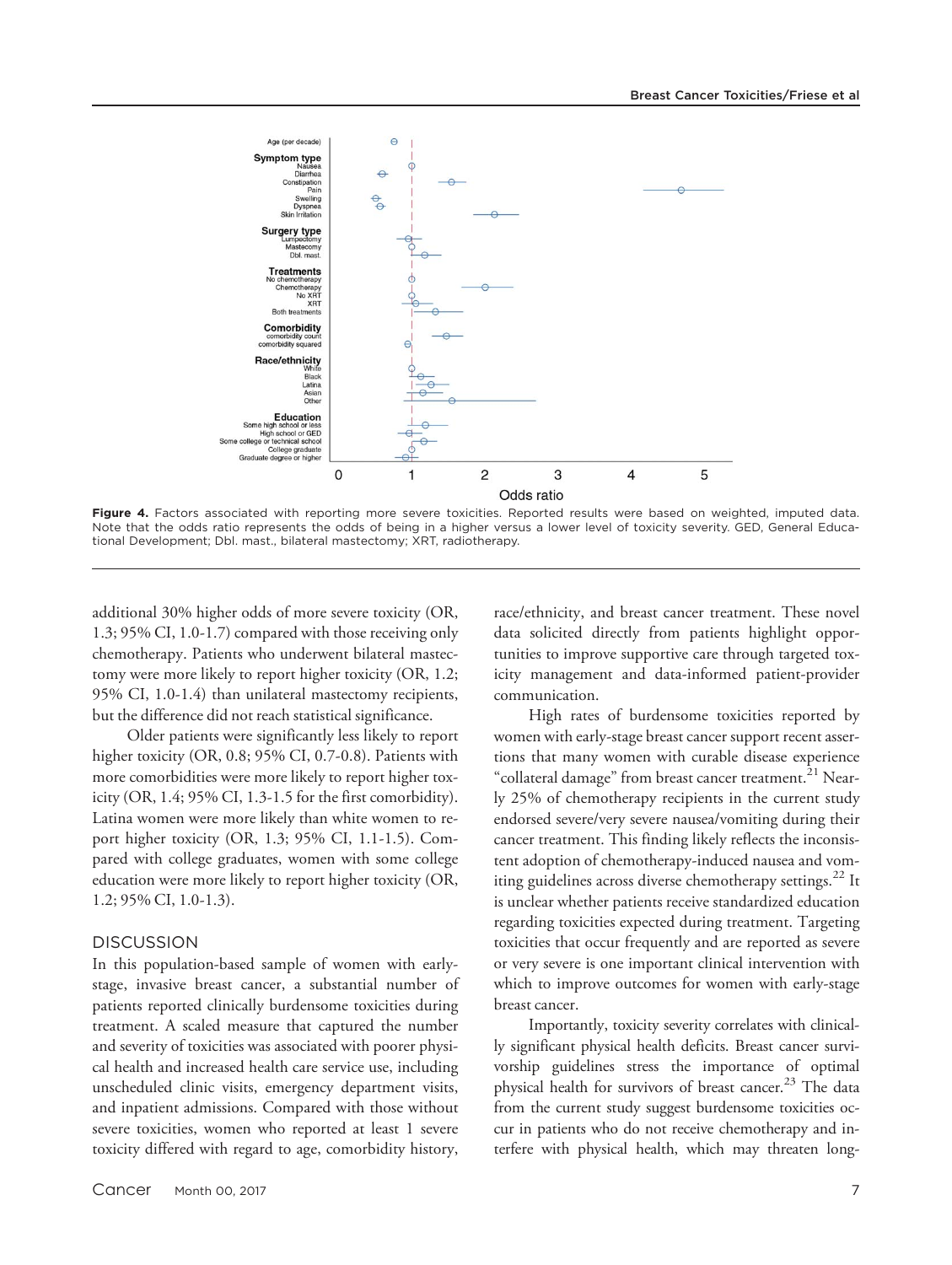term outcomes. Supportive care programs that extend beyond chemotherapy recipients are needed to reduce toxicity severity, maintain health, and enhance the survivorship period. For example, routine toxicity assessments across chemotherapy, surgery, and radiotherapy clinics would identify high-priority areas for interventions.

The findings of the current study are congruent with a prospective study of Italian women recently diagnosed with breast cancer and treated with adjuvant systemic therapy who completed similar patient-reported toxicity measures. <sup>24</sup> High rates of gastrointestinal symptoms were reported. Compared with the current study, lower rates of pain were reported. In a small, longitudinal study of women receiving doxorubicin-based chemotherapy for earlystage breast cancer, the most frequent, severe, and distressing physical symptoms reported included pain.<sup>25</sup> The differences observed may be due to the different survey time points or survey prompts; on average, participants in the iCanCare study completed surveys 7 months after undergoing definitive breast surgery. In the survey, women rated the severity of their toxicities at their worst during treatment. Although prior work has suggested that patient recall of toxicities is valid and reliable,  $26$  we cannot exclude the possibility of recall bias.

The current study finding of higher toxicity burdens for nonwhite patients may explain prior findings of lingering quality of life deficits for Latinas with breast cancer<sup>27</sup>; culturally sensitive toxicity management interventions may be warranted. Women may perceive that bilateral mastectomy is associated with improved survival and minimal differences in other outcomes.<sup>28</sup> The data from the current study suggest that recipients of bilateral mastectomy experience more toxicity severity compared with other surgical options; pain reports are nearly double those compared with women who undergo lumpectomy. Decision aids for women that present patient-reported outcome rates across surgical modalities may bridge knowledge gaps. If women are aware of the pain differences reported by procedure, their treatment preferences may differ. Given the differential effects of chemotherapy and radiotherapy, it is not surprising that women who received both of these treatments reported higher toxicity severity than patients who received unimodal treatment; targeted interventions may be warranted in women who receive multimodal treatment.

Patients and providers seek to boost the value of cancer care services. Despite excellent survival rates, cancer treatment often leads to costly toxicity management, including emergency department visits and hospitalizations,<sup>29</sup> and unscheduled clinic visits that strain busy clinicians. The value of cancer care may improve if toxicities can be managed proactively, before they worsen. Researchers have examined the efficacy of routine toxicity assessments coupled with notification of aberrant results to providers, with mixed results.<sup>29,30</sup> The results of the current study underscore the need for further research that examines novel strategies with which to reduce preventable treatment toxicities.

Strengths of the current study include an excellent response rate, a diverse patient sample, and patientcentered measures of toxicity and health care service use. Unlike chart review and claims-based approaches, our use of patient-reported measures may overcome documented concerns for clinician reporting of toxicities $31$  and measurement challenges in health care claims.<sup>8</sup> However, several aspects of the current study merit comment. First, the current study data were cross-sectional and causal relationships could not be assumed. We did not have access to medical records to ascertain regimens, dosages, and timing of chemotherapy and radiation, nor did we have clinician reports of toxicities and health care service use, which could address concerns for patient recall. The survey timing should be considered when interpreting toxicity reports and health care service use. Although our work was informed by the National Cancer Institute's PRO-CTCAE working group, $14$  the study measures are not identical in terms of the timing of administration and rating categories. Although the regions studied are diverse, the results may not be generalizable to other settings. Given the overall project goal of understanding treatment patterns in patients with early-stage breast cancer, the results of the current study are germane to patients with earlystage disease; similar investigations in patients with advanced disease would identify toxicity frequency and intensity within the setting of more frequent multimodal treatments.

Nearly one-half of women with early-stage, invasive breast cancer experience toxicities they perceive as severe or very severe, including women who do not receive adjuvant systemic chemotherapy. These findings have important clinical implications. The toxicity burden faced by patients may be greater than acknowledged by clinicians, and warrants routine assessment during and between clinic visits. Differential toxicity patterns identified in this diverse, population-based sample of women may help clinicians when they review the risks and benefits of breast cancer treatment options. Data-driven patient education and communication tools that compare patient-reported outcomes from breast cancer treatments could inform decision making and prepare women for the treatment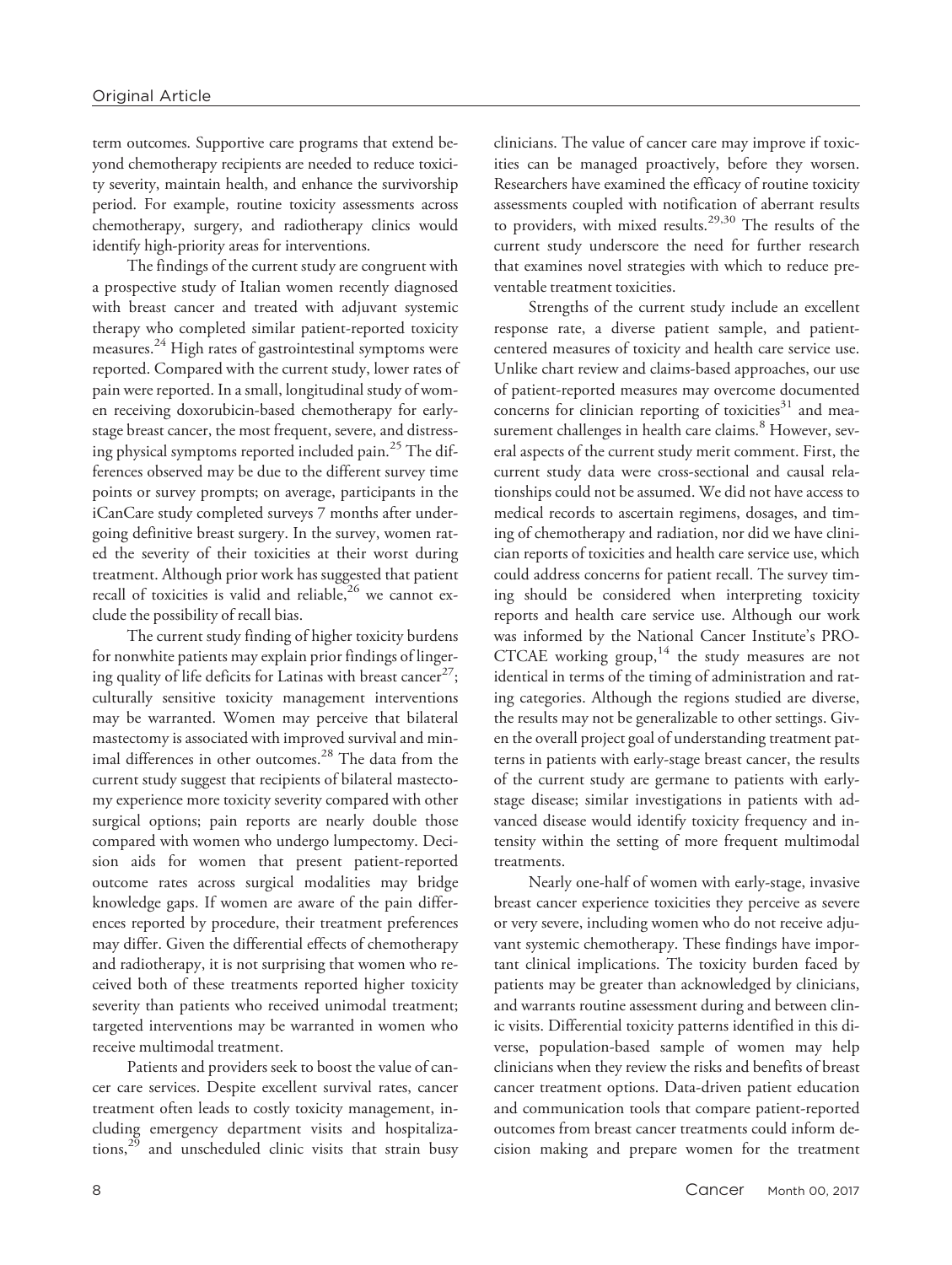experience. Pain control is challenging for many women across diverse treatment plans. Gastrointestinal toxicities plague chemotherapy recipients despite available practice guidelines. Additional studies must help clinicians to distinguish the duration of treatment-associated toxicities and their impact on therapy completion. Finally, the data from the current study speak to the need for culturally tailored interventions coupled with management protocols to improve quality of life for patients at risk of burdensome toxicities.

#### FUNDING SUPPORT

Supported by the National Cancer Institute (NCI) (grant P01CA163233 to Steven J. Katz). Cancer incidence data collection was supported by the California Department of Public Health pursuant to California Health and Safety Code Section 103885; the Centers for Disease Control and Prevention (CDC)'s National Program of Cancer Registries under cooperative agreement 5NU58DP003862-04/DP003862; and the NCI's Surveillance, Epidemiology, and End Results Program under contract HHSN 261201000140C awarded to the Cancer Prevention Institute of California, contract HHSN261201000035C awarded to the University of Southern California, and contract HHSN261201000034C awarded to the Public Health Institute. Cancer incidence data collection in Georgia was supported by contract HHSN261201300015I, Task Order HHSN26100006 from the NCI, and cooperative agreement 5NU58DP003875-04-00 from the CDC. The ideas and opinions expressed herein are those of the authors. The State of California, Department of Public Health, the NCI, and the CDC and their Contractors and Subcontractors had no role in design and conduct of the study; collection, management, analysis, and interpretation of the data; and preparation, review, or approval of the article.

# CONFLICT OF INTEREST DISCLOSURES

Reshma Jagsi has acted as a paid consultant and member of the medical advisory board for eviti Inc; has received grants and/or has grants pending from the National Institutes of Health (R01 and P01), the American Cancer Society, the National Comprehensive Cancer Network Foundation, and the Translational Breast Cancer Research Consortium; and has received support from AbbVie Pharmaceuticals for a drug only for a phase 1 trial for work performed outside of the current study. Allison W. Kurian has received research funding from Myriad Genetics, Invitae, Ambry Genetics, GenDx, and Genomic Health for work performed outside of the current study.

#### AUTHOR CONTRIBUTIONS

Christopher R. Friese: Conceptualization, methodology, investigation, writing-original draft, writing-review and editing, and visualization. Jordan M. Harrison: Investigation, writing-original draft, and writing-review and editing. Nancy K. Janz: Conceptualization, methodology, investigation, writing-original draft, and writing-review and editing. Reshma Jagsi: Conceptualization, methodology, investigation, writing-original draft, and writingreview and editing. Monica Morrow: Conceptualization, methodology, investigation, writing-original draft, and writing-review and editing. Yun Li: Methodology, investigation, software, formal analysis, writing-original draft, and writing-review and editing. Ann S. Hamilton: Conceptualization, methodology, investigation, writing-original draft, and writing-review and editing. Kevin C. Ward: Conceptualization, methodology, investigation, writingoriginal draft, and writing-review and editing. Allison W. Kurian: Conceptualization, methodology, investigation, writing-original draft, and writing-review and editing. Steven J. Katz: Conceptualization, methodology, investigation, writing-original draft, writingreview and editing, and visualization. Timothy P. Hofer: Methodology, investigation, software, formal analysis, writing-original draft, and writing-review and editing.

#### REFERENCES

- 1. Lyman GH, Dale DC, Friedberg J, Crawford J, Fisher RI. Incidence and predictors of low chemotherapy dose-intensity in aggressive non-Hodgkin's lymphoma: a nationwide study. *J Clin Oncol.* 2004;22: 4302-4311.
- 2. Lyman GH, Dale DC, Crawford J. Incidence and predictors of low dose-intensity in adjuvant breast cancer chemotherapy: a nationwide study of community practices. *J Clin Oncol.* 2003;21:4524-4531.
- 3. Vandyk AD, Harrison MB, Macartney G, Ross-White A, Stacey D. Emergency department visits for symptoms experienced by oncology patients: a systematic review. Support Care Cancer. 2012;20:1589-1599.
- 4. Klepin BH, Pitcher BN, Ballman KV, et al. Comorbidity, chemotherapy toxicity, and outcomes among older women receiving adjuvant chemotherapy for breast cancer on a clinical trial: CALGB 49907 and CALGB 361004 (alliance). J Oncol Pract. 2014;10:e285-e292.
- 5. Martinez KA, Friese CR, Kershaw T, Given CW, Fendrick M, Northouse L. Effect of a nurse-led psychoeducational intervention on healthcare service utilization among adults with advanced cancer. Oncol Nurs Forum. 2015;42:E310-E318.
- 6. Paessens BJ, von Schilling C, Berger K, et al. Health resource consumption and costs attributable to chemotherapy-induced toxicity in German routine hospital care in lymphoproliferative disorder and NSCLC patients. Ann Oncol. 2011;22:2310-2319.
- 7. Lamont EB, Herndon JE 2nd, Weeks JC, et al; Cancer and Leukemia Group B. Measuring clinically significant chemotherapy-related toxicities using Medicare claims from Cancer and Leukemia Group B (CALGB) trial participants. Med Care. 2008;46:303-308.
- 8. Barcenas CH, Niu J, Zhang N, et al. Risk of hospitalization according to chemotherapy regimen in early-stage breast cancer. J Clin Oncol. 2014;32:2010-2017.
- 9. Hassett MJ, Rao SR, Brozovic S, et al. Chemotherapy-related hospitalization among community cancer center patients. Oncologist. 2011;16:378-387.
- 10. Dueck AC, Mendoza TR, Mitchell S, et al; National Cancer Institute PRO-CTCAE Study Group. Validity and reliability of the US National Cancer Institute's Patient-Reported Outcomes Version of the Common Terminology Criteria for Adverse Events (PRO-CTCAE). JAMA Oncol. 2015;1:1051-1059.
- 11. Atkinson TM, Li Y, Coffey CW, et al. Reliability of adverse symptom event reporting by clinicians. Qual Life Res. 2012;21:1159-1164.
- 12. Dillman DA, Smyth JD, Christian LM. Internet, Phone, Mail, and Mixed-Mode Surveys: The Tailored Design Method. 4th ed. Hoboken, NJ: John Wiley & Sons Inc; 2014.
- 13. Hamilton AS, Hofer TP, Hawley ST, et al. Latinas and breast cancer outcomes: population-based sampling, ethnic identity, and acculturation assessment. Cancer Epidemiol Biomarkers Prev. 2009;18:2022- 2029.
- 14. Basch E, Reeve BB, Mitchell SA, et al. Development of the National Cancer Institute's patient-reported outcomes version of the Common Terminology Criteria for Adverse Events (PRO-CTCAE). J Natl Cancer Inst. 2014;106(9).
- 15. Harrison JM, Stella PJ, LaVasseur B, et al. Toxicity-related factors associated with use of services among community oncology patients. J Oncol Pract. 2016;12:e818-e827.